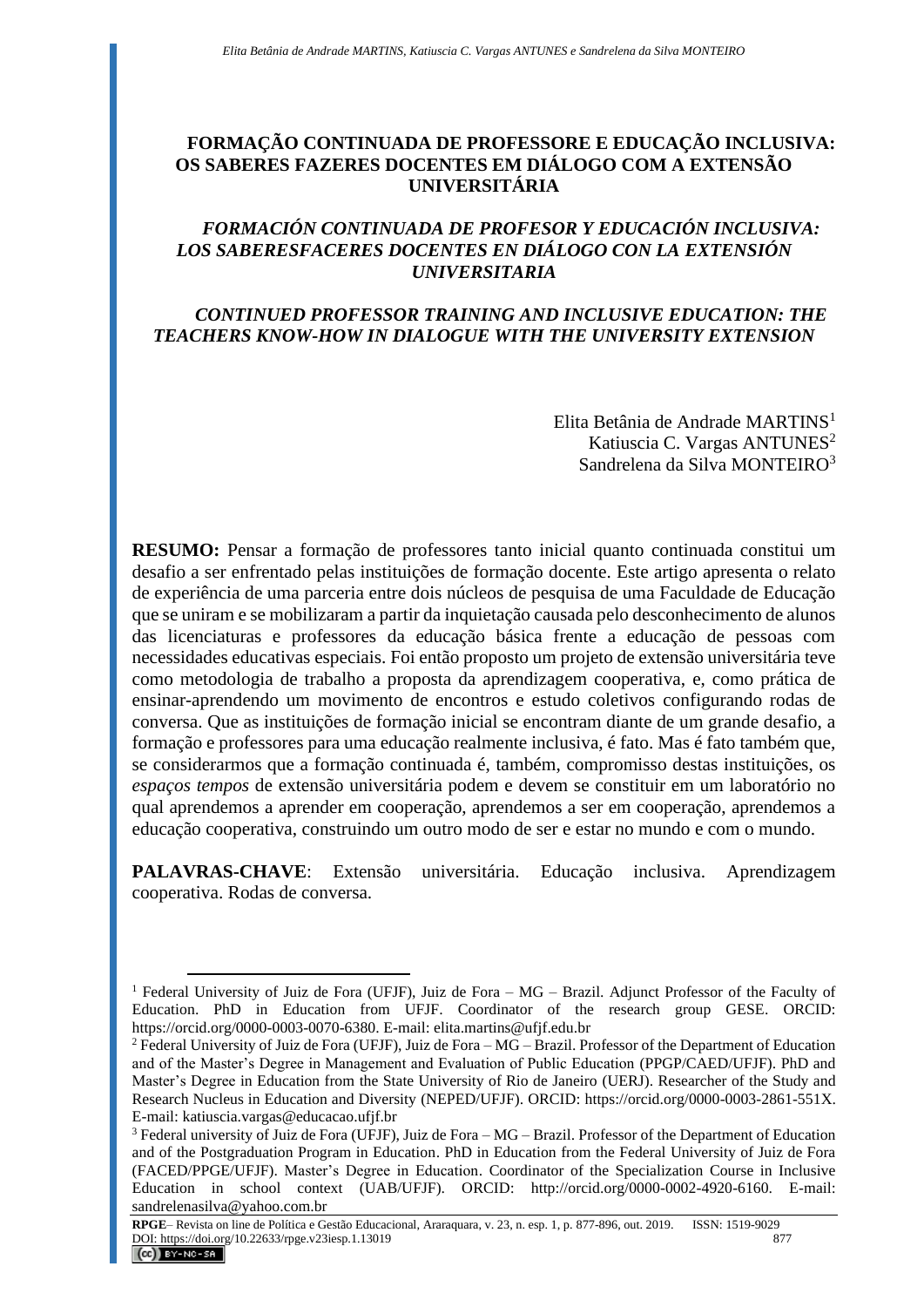*RESUMEN: Pensar la formación de profesores tanto inicial y continuada constituye un desafío a ser enfrentado por las instituciones de formación docente. Este artículo presenta la experiencia de una asociación entre dos núcleos de investigación de una Facultad de Educación que se unieron y se movilizaron a partir de la inquietud causada por el desconocimiento de alumnos de las licenciaturas y profesores de la educación básica frente a la educación de personas con necesidades educativas especiales. Fue entonces propuesto un proyecto de extensión universitaria tuvo como metodología de trabajo la propuesta del aprendizaje cooperativo, y, como práctica de enseñar-aprendiendo un movimiento de encuentros y estudio colectivos configurando ruedas de conversación. Que las instituciones de formación inicial se encuentran ante un gran desafío, la formación y los profesores para una educación realmente inclusiva, es un hecho. Pero es un hecho que, si consideramos que la formación continuada es también compromiso de estas instituciones, los espacios de extensión universitaria pueden y deben constituirse en un laboratorio en el que aprendemos a aprender en cooperación, aprendemos a ser en cooperación, aprendemos la educación cooperativa, construyendo otro modo de ser y estar en el mundo y con el mundo.*

*PALABRAS CLAVE: Extensión universitaria. Educación inclusiva. Aprendizaje cooperativo. Ruedas de conversación.*

*ABSTRACT: Thinking about teacher's formation processes is a real challenge to be faced by institutions. This article presents the experience of a partnership between two research groups of a Faculty of education that have joined efforts, after the professors realized the challenges faced by the lack of knowledge of both students and school teachers, concerning education of people with special needs. It was therefore proposed a university extension program, which consisted of a cooperative learning proposal and a collective learning-teaching study method, consisting of group talks. It is a given fact that institutions of basic education face a real challenge, concerning an inclusive education. But it is also a fact that, when we consider that continued education is also responsibility of these institutions, the space time frames of university extension could and should consist of a laboratory in which we should learn to cooperate, learn to be in cooperation and learn how cooperative education can teach us another way of being in the world.*

*KEYWORDS: University extension. Inclusive education. Cooperative learning. Group talks.*

### **Presentation**

Thinking about teacher education has historically been the main objective of undergraduate teaching courses, especially the Faculties of Education. Such a situation is no different at our University. Which teacher do we want to train? The answer to this question, from a theoretical point of view, has already been given to us by those who preceded us in research on the subject. Terms such as "research teacher", "reflective teacher", "inclusive teacher" and many others populate texts and discourses related to teacher education in different parts of the world.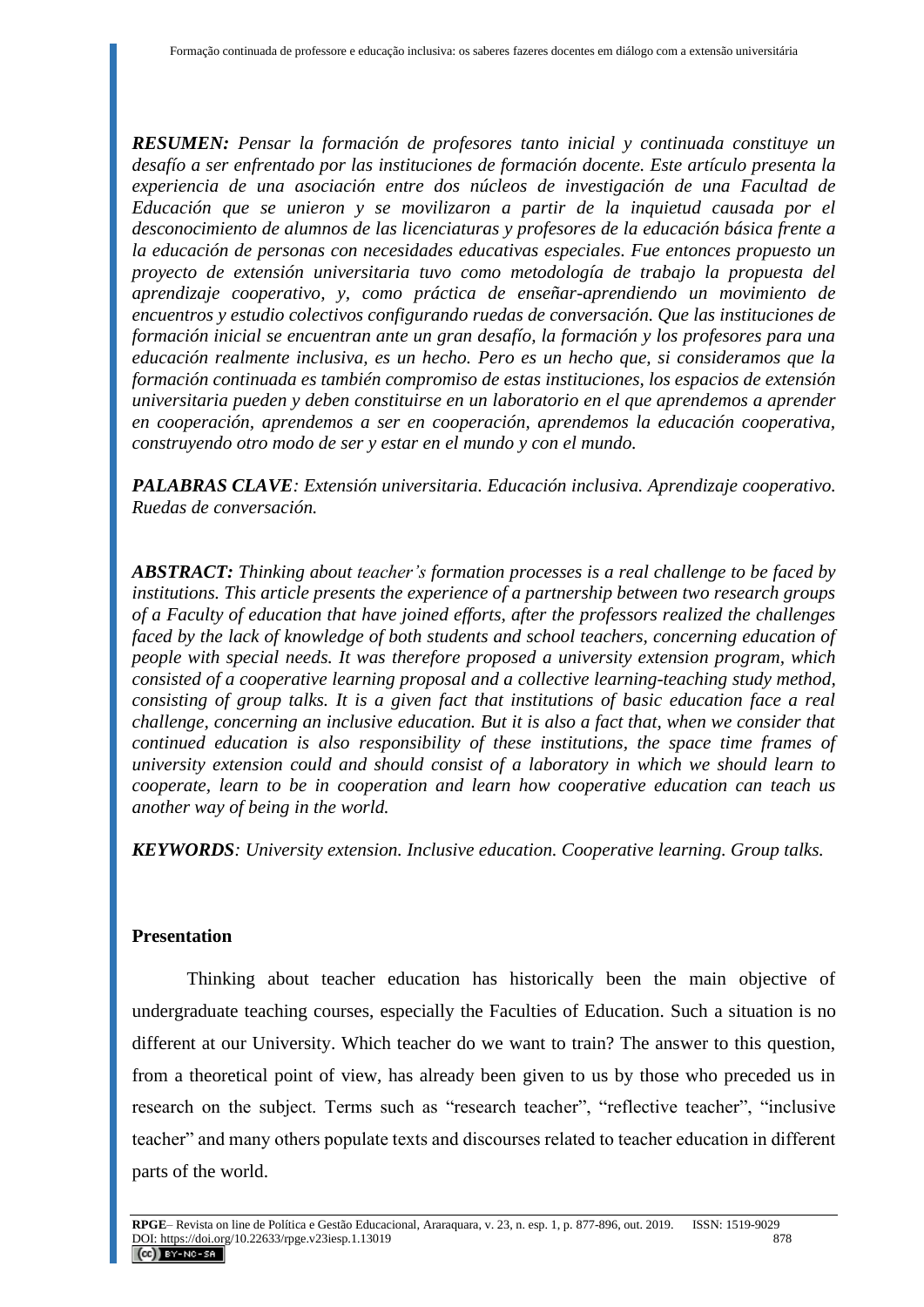With Zeichner and Liston (1996), Nóvoa (1991; 1999; 2007), Alarcão (1996) and Freire (1996) we believe that, from the perspective of school inclusion, thinking about teacher education needs to go beyond the walls of universities, bringing ever more to the context of the formation the everyday lived and practiced in the school spaces. Training teachers nowadays demands from us, teacher educators, commitment to the social reality in which we are inserted.

The reflective teacher is the one who daily exercises his praxis, transforming his doing, his knowledge, his being in function of the challenges that are posed for education and school today. Speaking of challenges, one of those who has mobilized educators in their teaching concerns is the inclusion of students with disabilities and other special educational needs (SEN) in mainstream schools. Since the 1990s we have been following a growing movement both in the field of public policy and in the field of pedagogical practice by building inclusive schools. School inclusion or inclusive education has become a very relevant field of knowledge in the context of education research. In this field, research on teacher education from the perspective of inclusive education has gained emphasis (ANTUNES; GLAT, 2011; GLAT; PLETSCH, 2010; MENDES, 2009).

Such research has shown that the precarious training/qualification of education professionals to deal with differences has been a barrier to the successful inclusion of students with disabilities and other special educational needs in mainstream schools (ANTUNES; GLAT, 2011). One question that arises in terms of teacher education in the context of inclusive school refers to the training model that is the most appropriate one.

It is with Bueno (1999; 2001) that we put ourselves in dialogue when he proposes the formation of two types of professionals: i) the so-called "generalist teachers", who would have the responsibility of teaching in the regular classes and would have a minimum training to work with the students diversity ii) the so-called "specialist teachers", trained to deal with different special educational needs and, in turn, responsible for providing support, guidance and training to regular teachers or acting directly with students in specialized educational care. Therefore, we understand that in the context of inclusive school these subjects need to work collaboratively (CAPELLINI; MENDES, 2007) so that students, regardless of their limitations, can benefit from the full right to education.

Considering the need to discuss the formation of teachers from the perspective of inclusive education, we proposed to reflect on the continuing education of teachers who work in the elementary school to face what the National Curriculum Guidelines (DCN, Portuguese initials) advocate for the courses of Teaching degrees and Pedagogy (BRASIL, 2015). The undergraduate curricula of higher education institutions in Brazil, despite the minimum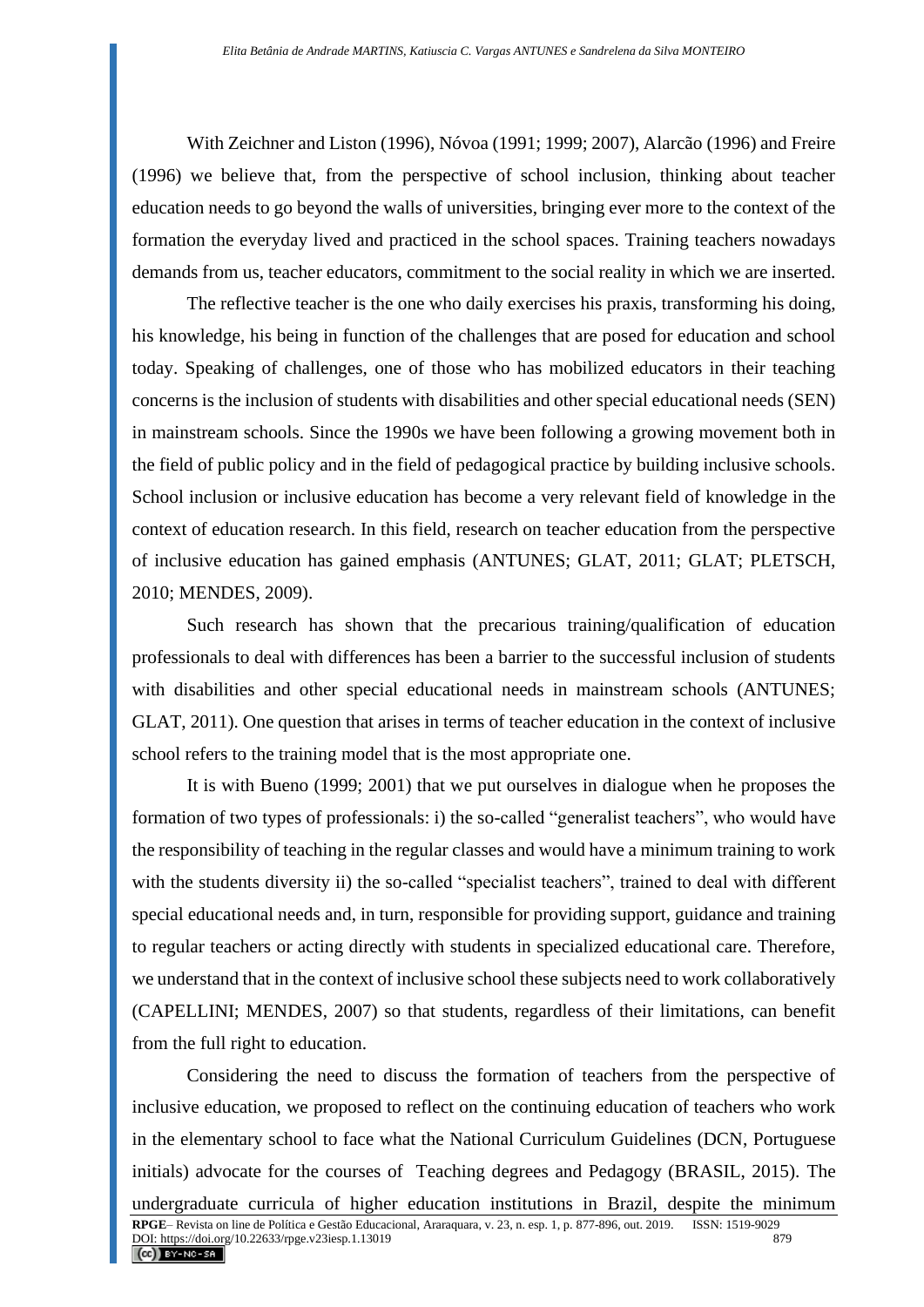workload and the relationship with practice as a formative component, have little focus on the theme of school inclusion. With the exception of the LIBRAS (Brazilian Sign Language, Portuguese initials) subject, which is compulsory for all undergraduate courses, special education, inclusive education, education and differences and such subjects are either not present in the curriculum, or appear as elective or optional subjects. The result is that many teachers finish their graduation without having even heard about the education of students with disabilities and other special educational needs.

In a study by the Carlos Chagas Institute, Gatti and Nunes (2009) conducted a research on teacher training in teaching degrees in Pedagogy, Portuguese Language, Mathematics and Biological Sciences. Among the results found by the authors, we highlight the fragmentary characteristic of training, through curricula that present a large set of disciplines quite dispersed and the disarticulation between theory and practice. Such limits of the initial formation of teachers makes us think about the challenges and difficulties that some researches (MICHELS, 2004; DENARI, 2006) have revealed regarding the teaching practice of professionals who work directly or indirectly with students who have special educational needs.

Therefore, thinking about the continuing education of these professionals who are already working in schools is one of the commitments of the educational institutions.

Even with all attempts to improve teacher education in the country, our needs seem never to be met. Diagnostics of practices that do not meet the school and the needs of students and teachers, reports of "mistreatment" with education. Complaints based on the "discourse of absence" plague not only the daily life of basic education, but also in higher education, especially in undergraduate courses. What to do in the face of such a situation? Would there be an undiscovered solution? What knowledge-producing laboratory could tell us the formula for "treating" such malady?

We do not claim here to be the "scientists" to "solve the case", nor the "alchemists" to build the "formula". However, from our understanding that educational processes and knowledge do not exist by themselves, but only in the encounter between human beings, permeated by their needs and their willingness to *know-how*, and, as we see in the spaces times of extension to the possibility of this meeting is that we have dedicated ourselves to thinking, problematizing and doing university extension.

As a work methodology, we bet on the proposal of cooperative learning (SCHERER, 2006; CORBELLINE, 2015). And as a practice of teaching-learning a movement of encounters and collective study configuring the wheels of conversation (FIGUEIRÉDO; QUEIROZ, 2012; MELO; CRUZ, 2014; MELO *et al.*, 2016). This is how, in our view, this partnership, called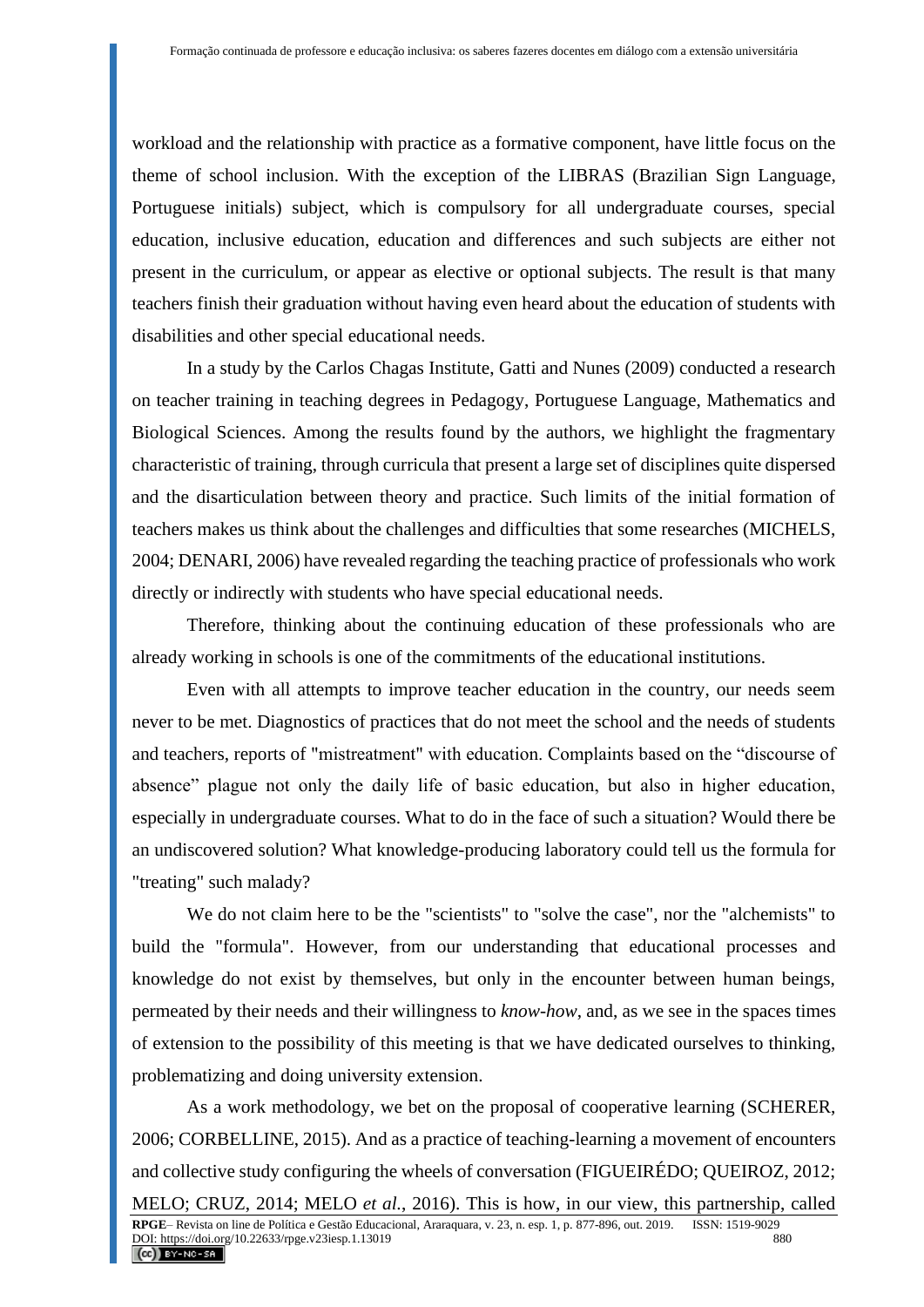university extension, is being formed between teachers from two UFJF Research Centers and teachers of elementary schools in Juiz de Fora and the region.

### **Cooperative learning and teaching by learning: meeting between teachers and teachers**

We find in the Law of Guidelines and Bases of National Education - LDB no. 9,394 of December 20, 1996 (BRASIL, 1996), Title VI, reference to a teacher education in which there is a solid basic education. In addition to initial training, the law signals the possibility of continuing education. In the field of public policies, the National Education Plan (2014-2024) (BRASIL, 2014) provides in its goal 16 provides all basic education professionals with continuing education in their area, considering the needs, demands and contextualization of education systems. Here is a first question: when we talk about continuing education of teachers in Brazil, we are talking about a possibility, which is configured as something more or a need, in order to supply what was not done?

According to Gatti (2008), the initial formation of teachers, that is, the undergraduate courses have been revealed with great weaknesses in fulfilling their formative role. This situation has led to a proposition and unbridled search for other courses, which are configured as continuing education.

In Freitas (2002) we find references to an idea of continuing education seen as a broad proposal that would provide new reflections on professional action and on the means to develop and improve pedagogical work. This training would take place as a permanent process of knowledge building and professional development, articulated with the initial formation, working conditions, professional career and salaries. And yet, perhaps what is of most interest here, this training would be a duty of the state to education and a right of the professionals who work in it. However, the author points out that, unlike this idea, what has happened is a reversal of the proposition, because public policies aimed at this end have created a scenario in which continuing education is an individual obligation of each teacher, who is responsible for improving their training. In this context, continuing formation is no longer part of a policy of valorization of the teaching profession and becomes a threat to those who do not adhere to it.

Coupled with the belief that the initial training course did not meet their professional needs, teachers have been pressured to continue investing in their training, as highlighted by Garcia and Anadon (2009):

> Amid discourses that strongly disqualified teachers, blaming them for the failure and inadequacy of the public school, were also expanded the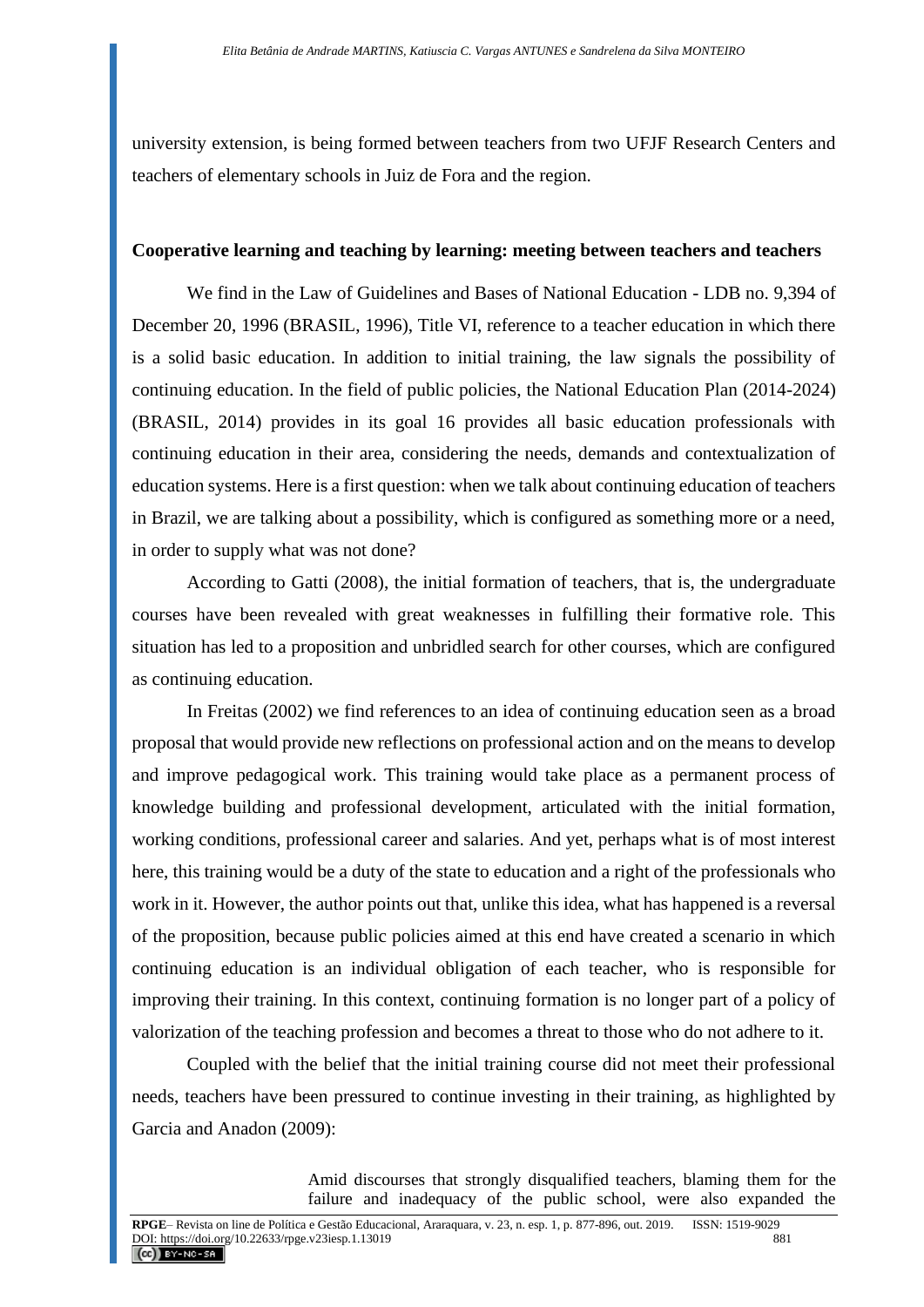requirements related to the qualification of teachers, such as the requirement for a teaching degree course and inclusion in programs of continuing education, impelling them to assume new roles, such as students in vocational courses (GARCIA; ANADON, 2009, p. 69).<sup>4</sup>

Santos (2004) draws attention to the "competence policy" that has set the tone for continuing education public policies, creating a scenario of individual teacher accountability in relation to its improvement, triggering the race for courses and more courses. Quantity here is now understood as a synonym for quality.

According to Gatti (2008), the emergence of so many types of training is based on the challenges and difficulties posed to education systems, announced and faced by managers, teachers, found and analyzed by different researches. Among these challenges is the reception, in regular schools, of children and adolescents with special educational needs.

The struggle to enforce the right of people with SEN to schooling in mainstream schools is not sustained by a substantial change in teacher training courses in response to the demand for the production of theoretical and practical knowledge in relation to it. Also, here, the continuing education courses that deal with the theme acquire the character of compensatory program, which Gatti (2008) tells us about.

This is a less encouraging scenario when we think of university extension. This is because, when it comes to teacher training, it has also been configured as a "compensatory program" for the gaps left in the curricula and programs of undergraduate courses. Are we bound to always do the same? Just make up, fill in gaps, or could we have a path that would lead us to other horizons?

When looking for another way to do, we find in Nóvoa (1992) the invitation to think of the teacher not only as a professional to be trained, but above all a person in formation. To think of the teacher not only as one who appropriates ready-made knowledge, but is also a producer of knowledge. In this sense, the author points to the possibility and necessity of creating networks of participatory (self)formation, because according to the author, "the exchange of experiences and the sharing of knowledge consolidate spaces of mutual formation, in which each teacher is called play at the same time the role of trainer and trainee" (NÓVOA, 1992, p. 14).

<sup>4</sup> Em meio a discursos que desqualificavam e desautorizavam fortemente os professores, responsabilizando-os pelo fracasso e pela inadequação da escola pública, ampliaram-se também as exigências relativas à qualificação dos docentes, como a exigência de titulação em cursos de licenciatura e a inclusão em programas de formação continuada, impelindo-os a assumir novos papéis, como o de estudantes em cursos de habilitação profissional (GARCIA; ANADON, 2009, p. 69).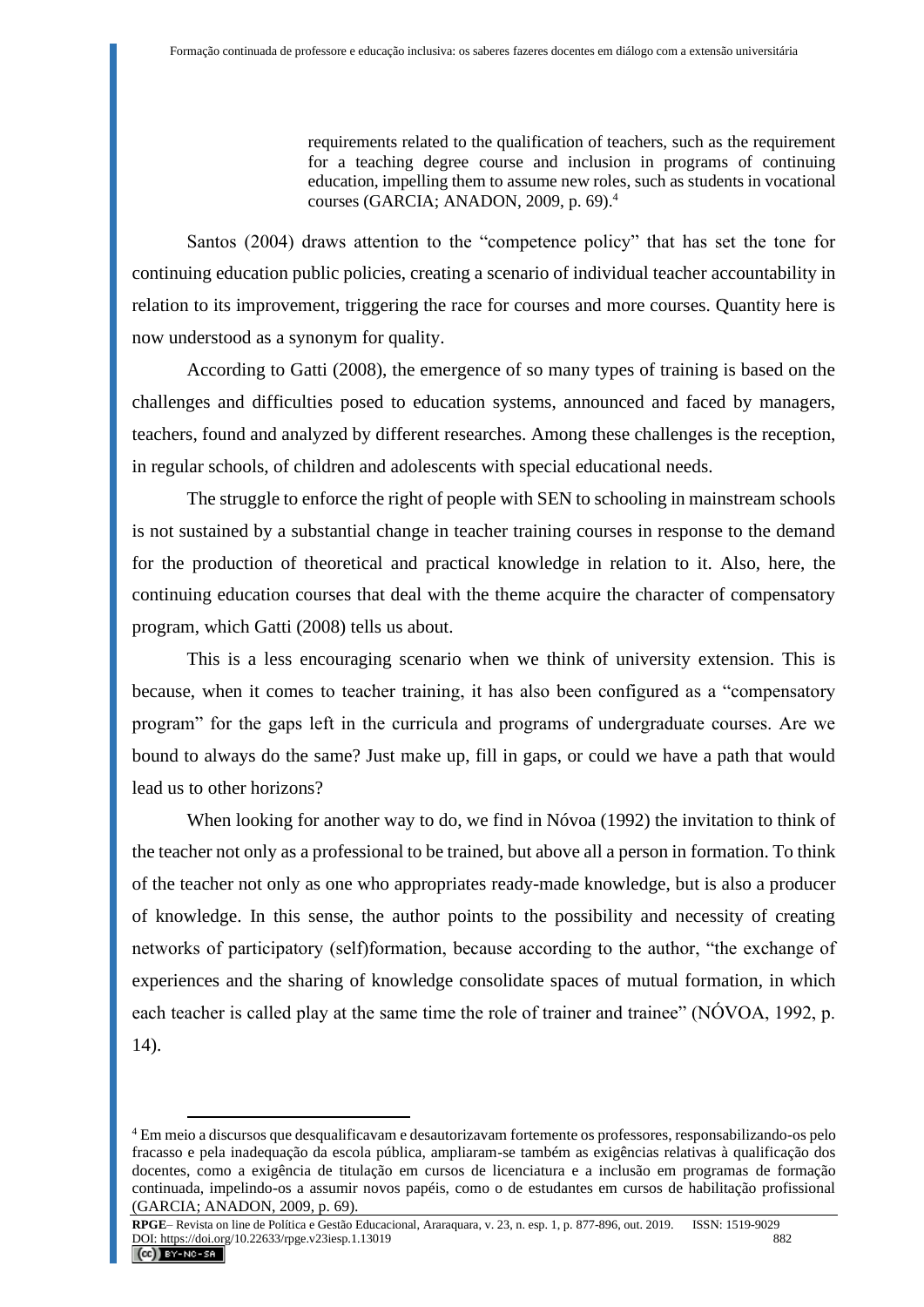It is in the direction pointed by Nóvoa (1992), of participatory formation that this university extension project was developed in two movements, one in 2016 and the other in 2017. This project was based on the issue of the education of people with disabilities aimed at providing a space for the production of knowledge, the exchange of *know-how*.

We consider that an ideal would be for these meetings to be genuinely consolidated in the daily life of schools, which is not yet a reality. So we choose to work with the possible, which is within our reach. We chose to work to ensure that this extension project was not just another line in the teachers' lattes curriculum, but could actually constitute a *timespace* for exchanges of experience, development and learning.

It is with this ideal that we proposed as a working methodology the cooperative learning (SCHERER, 2006; CORBELLINE, 2015). And as a practice of teaching learning a movement of meetings and collective study configuring the wheels of conversation (FIGUEIRÉDO; QUEIROZ, 2012; MELO; CRUZ, 2014; MELO *et al*., 2016).

To think of cooperation as a working methodology is to think that each and every one of the participants is important in building new knowledge. Cooperation as a form of work implies considering autonomy, freedom of thought, morality and politics, considering that it is in the interaction and coordination of different points of view that cooperative learning becomes possible. Here, the coordination of actions of the different participants provokes the exchange of thoughts, conceptions, knowledge and doings, allowing new constructions in a coherent whole. However, learning cooperatively is neither easy nor free from conflict of various kinds. Scherer (2006, p. 2) explains that:

> Cooperative learning is generated by cooperative actions, which require coordination, sometimes easier, sometimes more difficult, originating from a cooperative action in a group, based on equal propositions, when one corresponds to the other; different propositions, which require agreement between those involved in the search for a common statement that justifies the difference between the points of view; and we can still have complementary propositions.<sup>5</sup>

It is the attention to the different propositions that will allow each one in time to review their conceptions, their knowledge and their doing. It is clear that cooperation is linked to the interaction between learners and requires bonds and affective reciprocity and mutual respect,

<sup>5</sup> A aprendizagem cooperativa é gerada por ações de cooperação, que exigem coordenações, algumas vezes mais fáceis, outras vezes mais difíceis, se originando de uma ação de cooperação em um grupo, a partir de proposições iguais, quando uma corresponde à outra; proposições diferentes, que necessitam de um acordo entre os envolvidos na busca de uma afirmação comum, que justifique a diferença entre os pontos de vista; e ainda podemos ter proposições complementares.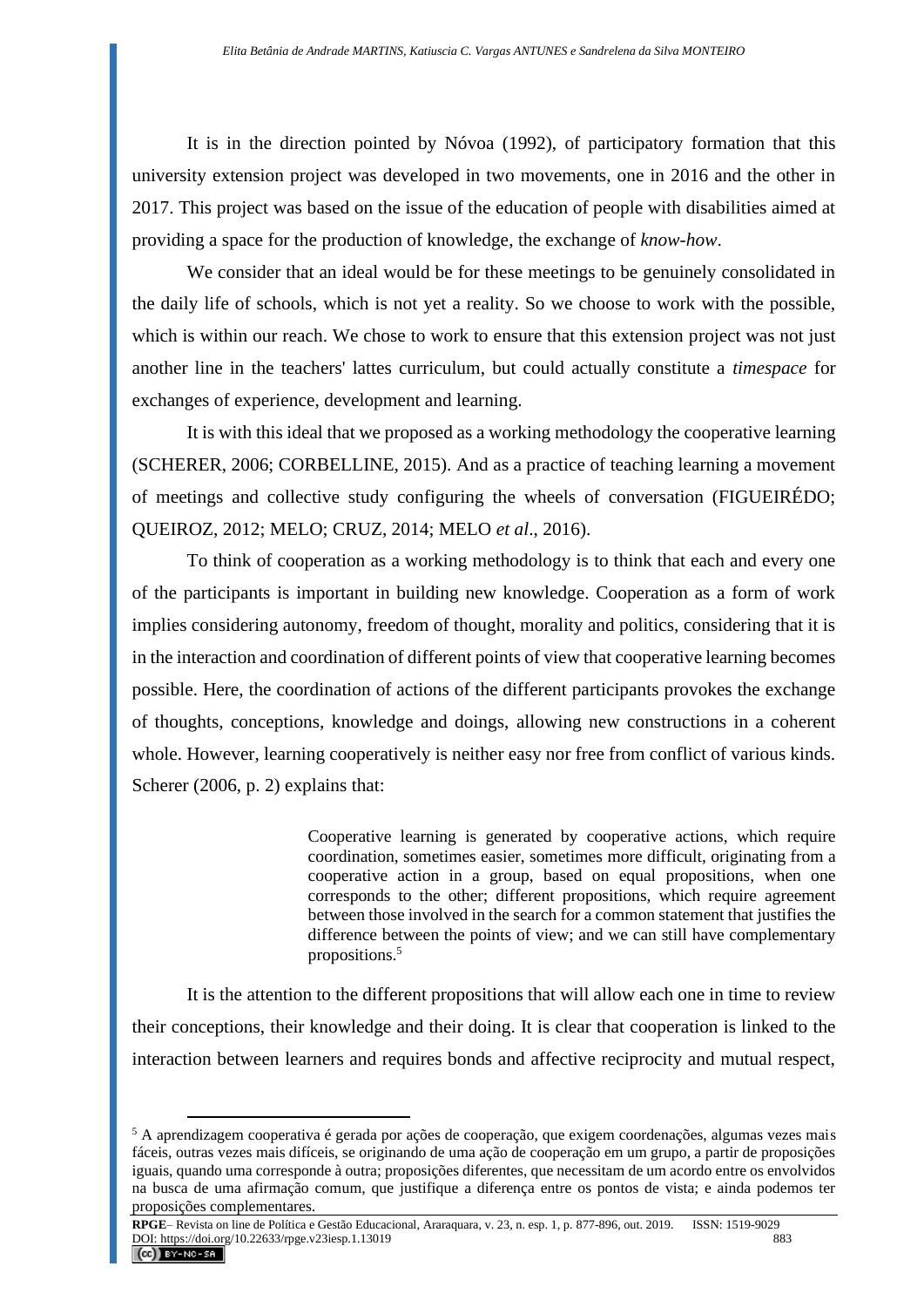for this, the need for interaction between them must be considered. Such movement enables the change of the subject and the group as a whole, forming, at each encounter, a new system of interactions. For Corbellini (2015, p. 66), it is the "interaction between peers, which culminates in the possibility of differentiating oneself from the other, decentralizing, also, in a sense of mutual respect".

During the meetings we sought that, from the interaction between the participants, the different conceptions and concepts about school inclusion practices were made visible, so that the interaction between them could create other conceptions, concepts and practices. In other words, that the awareness (PIAGET, 1974) about their own conceptions and practices, could favor the participants to evaluate for themselves, the need of other knowledge and/or practices in their daily school life.

The ideal here is to overcome the discourses of lack, not knowing, not being "prepared", and taking up the challenge of placing oneself, autonomously, in the education movement of people with disabilities and or other special educational needs. Understanding autonomy as being the ability to "coordinate the various factors of a process for the truest decision for all involved" (CORBELLINI, 2015, p. 65). The autonomous teacher considers, by his own decision, the needs and potentialities of the student beyond his own. It considers the well-being for the student's learning, besides the one that is necessary for teaching, because he understands that the teaching-learning relationship is part of the same process.

Regarding the choice of the conversation wheel as a teaching-learning practice, it was due to our understanding, as Melo and Cruz (2014) that more than a research technique, the conversation wheels can open "space for the school subjects to establish a space for dialogue and interaction, broadening their perceptions about themselves and about the other in daily school life" (p. 02).

This form of work allows participants not only to collectively express their impressions, concepts and opinions on the issue at hand, but also to reflectively think about the manifestations of other participants. Here, the possibility of cooperative learning is enhanced by exchanges not only information, but also *know-how*. The informal atmosphere of a conversation, without charge, without systematic evaluations, allows the creation of an interactional *timespace* for the construction of new concepts and values that can propel the participant to changes of attitudes deemed necessary.

This understanding is shared by Melo *et al.* (2016, p. 302) in saying that "Dialogue functioned as a didactic resource and also as a real instrument (tool) to bring out divergent opinions". For the authors, the pedagogical arrangement of the wheel allows to problematize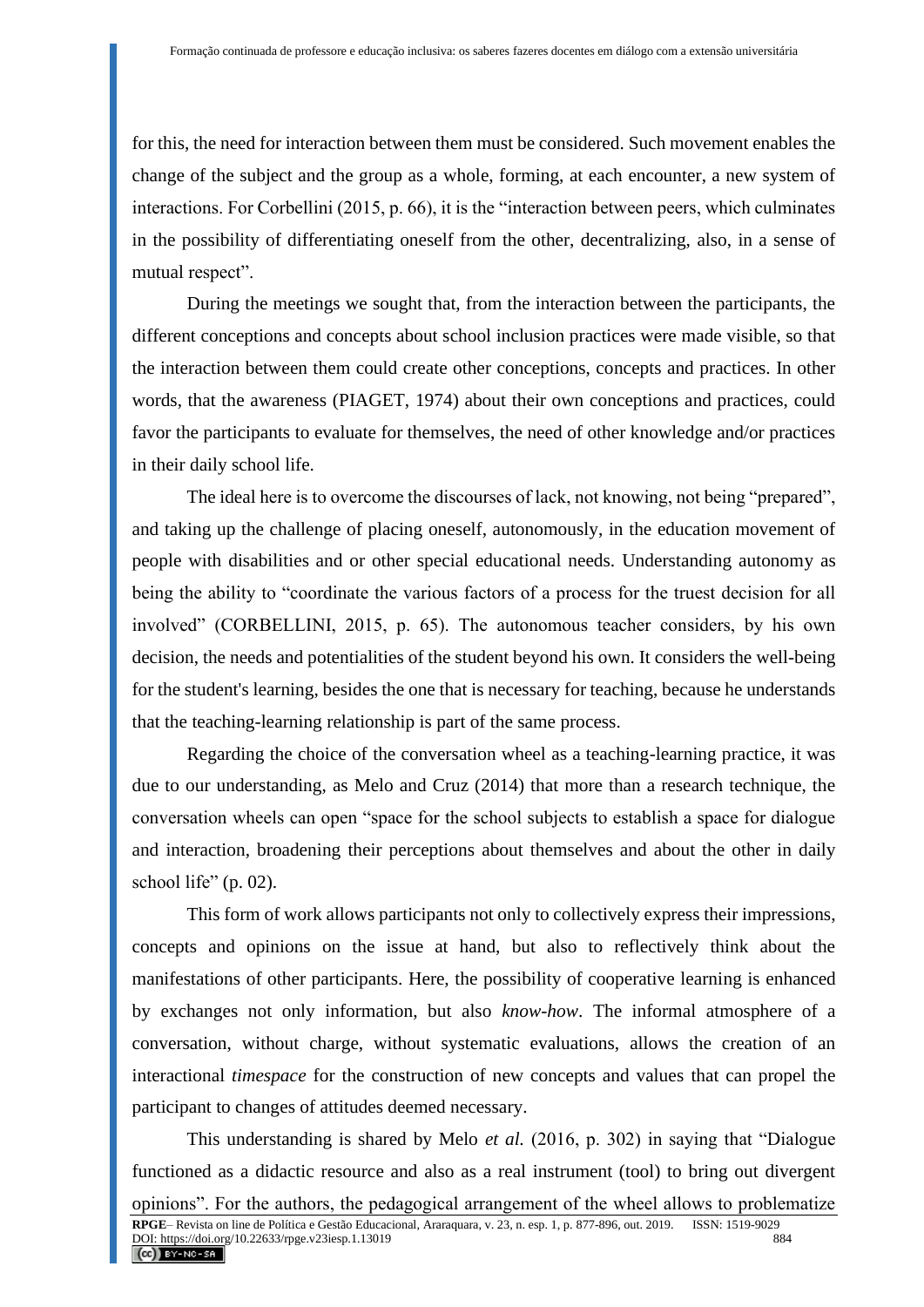reality, revise concepts, deconstruct false beliefs and also raise awareness about the situation itself.

The shared thinking favored in the conversation wheels contributes to the (re) meaning of the events, the attitudes adopted by the teachers until that moment and the creation of perspectives of new actions. Here, too, there are coordinators who can even choose a theme, visualize objectives, set the duration of the meeting, however, they do not assume the role of who dictates who, when and how to speak; nor give the final word between "right" and "wrong", between "best" and "worst". Your role is to be an attentive partner, bringing information, problematization and even helping other participants overcome their fears and obstacles in a situation and group. (FIGUEIRÉDO; QUEIROZ, 2012)

The conversation circle is constituted in a democratic way, favoring the participants' awareness of their concepts and beliefs in relation to people with disabilities, and in relation to their pedagogical performance in daily school life. It must be, above all, a *timespace* for exchanges between partners, in a cooperative learning process and no longer the hierarchy of those who teach for those who learn, or a course for teachers, but with teachers, in partnership, in collective construction and cooperative, with mutual recognition, trust and respect for the knowledge of each and every one.

#### **University extension: invitation to the teachers meeting**

The Federal Constitution provides in its article 207, the principle of inseparability between research, teaching and extension at the University, which then constitute pillars in the work developed.

As teachers of the Faculty of Education/UFJF we detected the need to organize a work proposal, taking into account daily observations in the classroom and dialogues with representatives of elementary schools, which revealed a demand for *timespaces* that would allow discussions about the school process of inclusion of students with disabilities.

United by this same concern, two Nuclei of the Faculty of Education have been engaged in cooperative actions: The Nucleus of Studies and Research in Education and Diversity (NEPED, Portuguese initials) and the Nucleus of Social Studies of Knowledge and Education (NESCE, Portuguese initials).

The birth of these Nuclei happens from the 1990s, as an effort to overcome a model of organization, which often represented fragmentation of teaching work. The Nuclei group different teachers, with their research groups, formed by undergraduate and graduate students,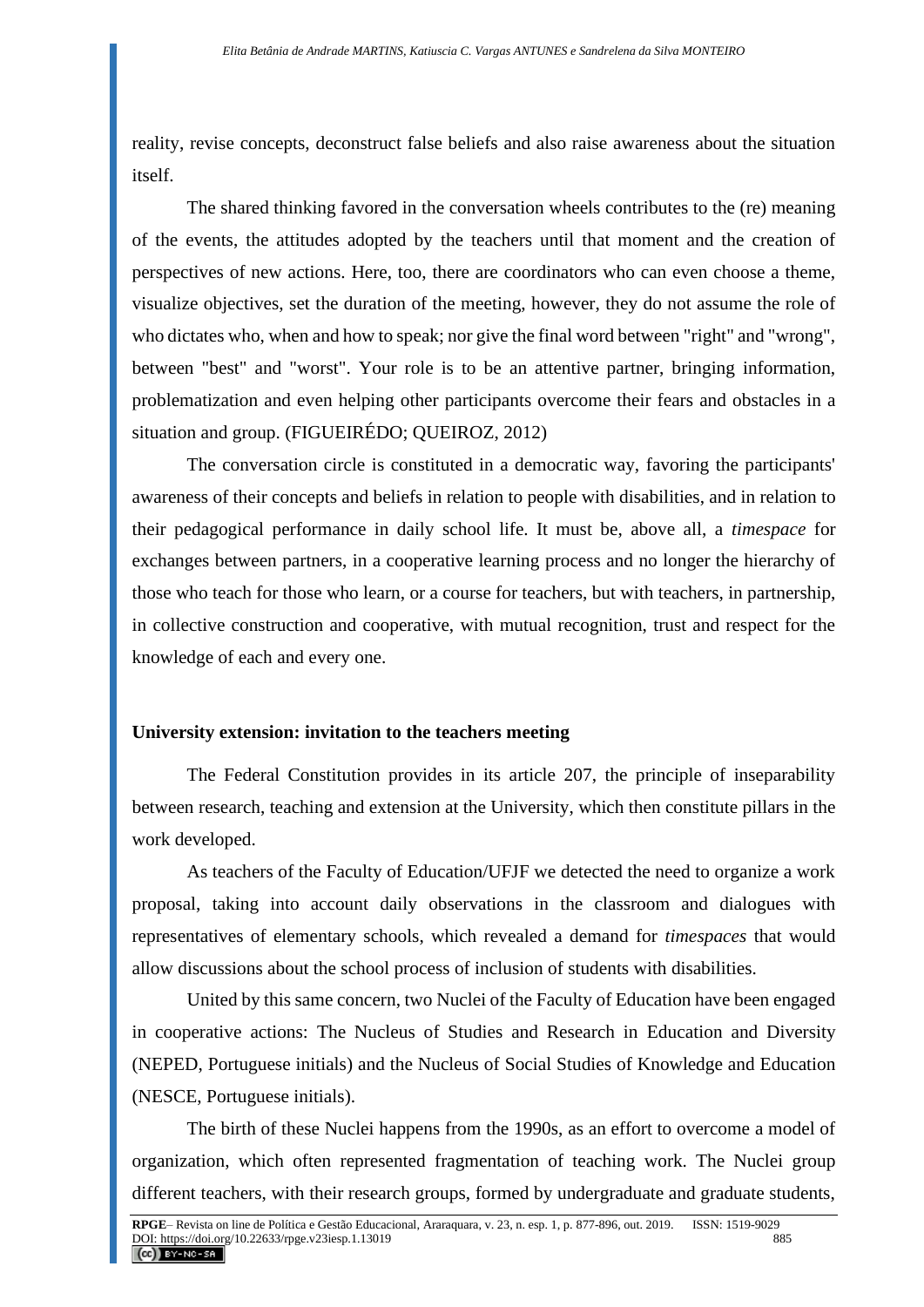as well as teachers of basic education. Among the objectives of the Nuclei, we can highlight the integration of the Brazilian reality with schools and the community in general, through research, teaching and extension, consolidated in various actions, articulating spaces, times and social actors.

The uneasiness caused by the lack of knowledge of undergraduate students and teachers of basic education in the face of inclusive education, mobilized us and after much talking, thinking and reflecting, we chose to organize a project involving, at first, "Wheels of Conversations" that aimed to (re) signify the concept of school inclusion. There were four meetings held from September to December 2016, attended by undergraduate students of various degrees and teachers of basic education. Among all the issues raised by the issue, there was still much discomfort regarding the education of people with disabilities and other special educational needs.

These meetings, mediated by a teacher with more in-depth studies on the subject at hand, made room for participants to make contributions: teachers revealing much of what they have been experiencing in the elementary schools about the inclusion movement and what they have learned from this movement; Undergraduate students are surprised that this discussion is not present in their initial training courses.

It was an extremely rich experience, because it made it possible to know a little about the teaching daily life and its knowledge and doing, breaking with a normative and moralizing vision of teaching, which according to Tardif and Lessard (2007, p.36) is interested "above all for what teachers should or should not do, leaving aside what they really are and do". At the same time, it allowed undergraduate students to enter schools through teachers' narratives.

With the richness of this moment of exchange, and from the request for continuity of the meetings, we organized an extension course **"Knowings and Doings in School Inclusion: conversations with/of educators"**, held from August to December 2017 and which had as objectives: 1) problematize the concepts of difference, diversity, inclusion and inclusive education; 2) contribute to the initial and continuing formation of teachers; 3) enrich the formation of students of UFJF undergraduate courses, putting the discussion on education and diversity on the agenda; 4) to equip participants for an inclusive approach to diversity, seeking to break with the attitudinal barriers that prevent a more solidary and human coexistence; 5) create a space for dialogue with the external community around issues pertaining to the field of education and differences.

The free extension course was broadcast via social networks, and its search surprised us. The 60 vacancies offered were filled by teachers of basic education and undergraduate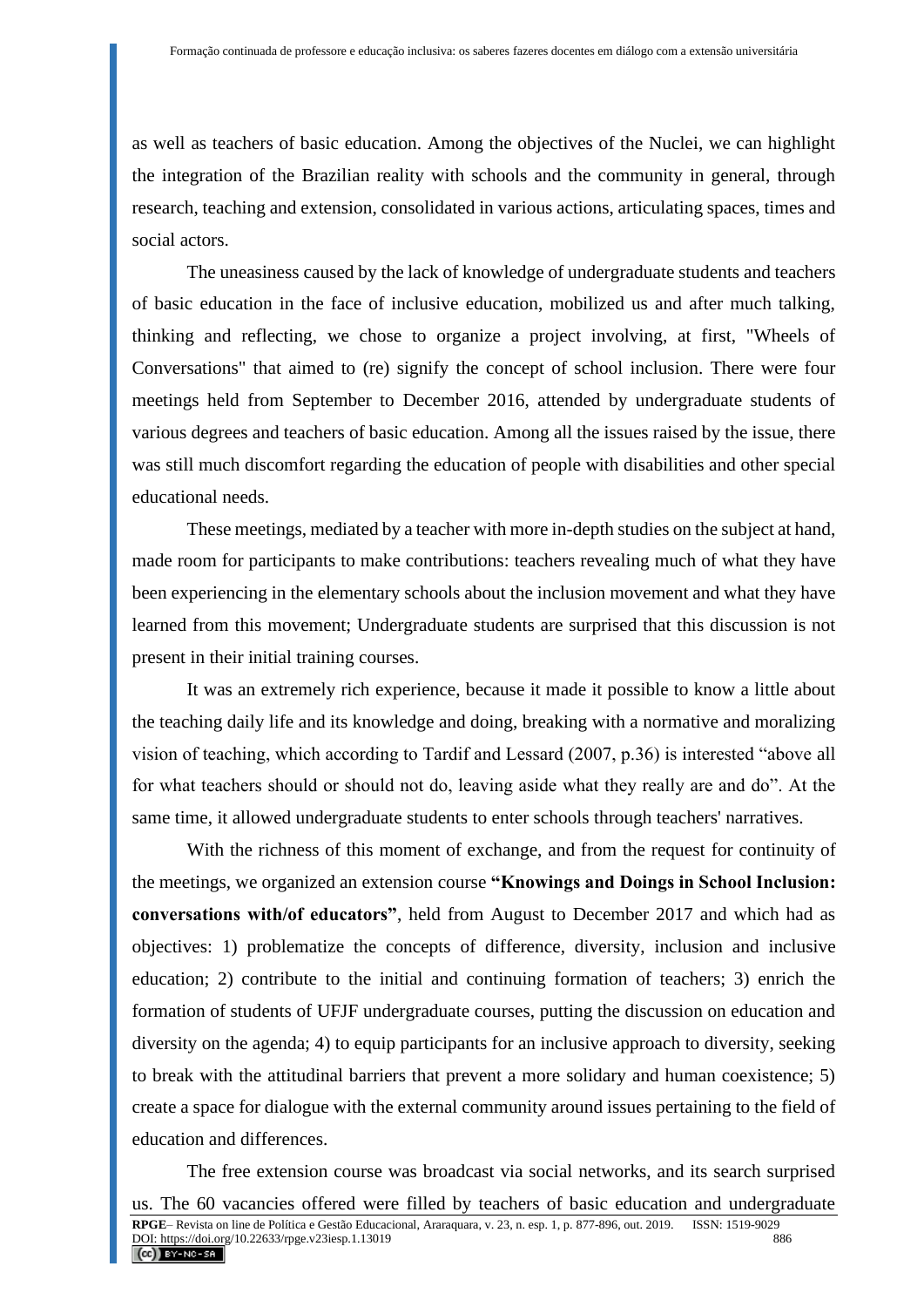students, in less than 24 hours, highlighting that the first enrolled, made their registration at zero hour of the day scheduled for the start of enrollment.

To register, it was necessary to fill out a form, in which the candidate, besides presenting personal data, spoke about his motivations to participate in the course. A large number of basic education teachers highlighted the desire to acquire knowledge, to qualify to deal with inclusion in schools; and from undergraduates who did not want to be surprised at not knowing when they receive a student with a disability in their classrooms.

During the meetings, no distinction was made between primary school teachers and undergraduate students. Everyone had something to contribute, questions to ask, alternatives to present. Great interest has been shown in understanding biological issues linked to various disability frameworks. They requested clarifications on laws, regulations and public policies on school inclusion. Undoubtedly, however, the richest movements were exchanges: exchanges of theoretical knowledge, exchanges of knowledge and daily pedagogical practices that were being developed. Expressions such as "how I did it", "how you do it", "it can be otherwise", "I haven't done it yet", "I'm trying it" were unique mediators in our meetings, setting up a sharing environment, cooperative teaching and learning among participants.

In one of the meetings, the mediator professor responsible for the discussion was deaf. In our assessment there was evidence that this was a very important moment: a deaf teacher, interpreters, sign language, interpretation for listeners, inverted roles, listeners needed interpreters. This practice received several positive comments, one of the teachers of basic education even said "we seem to hear the teacher!"

Another remarkable point was the presence of a professor at the School of Medicine, a psychiatrist, who told us about the constitution of Attention Deficit Disorder and Hyperactivity Disorder. Many revealed their ignorance and claimed that they often thought it was the child's "ruse", "laziness" or "rebelliousness". Also, the presentation of materials, made by the teacher herself, for interaction and pedagogical mediation with her autistic student.

The desire to take the course and the strong presence of questions in the meetings reinforced Mantoan's (2003) statement about the fact that the inclusion process has caused the need for the school to create new models of organization that favor the learning of all. The teachers then search the course for clues to help them in this process.

The belief that education is an important instrument to qualify teachers for their new demands, seems to not be only from the teachers, but also reflected in legal documents such as the National Education Plan. This document in its goal 4, which deals with Special/Inclusive Education, presents among its strategies, the need to include theoretical references specific to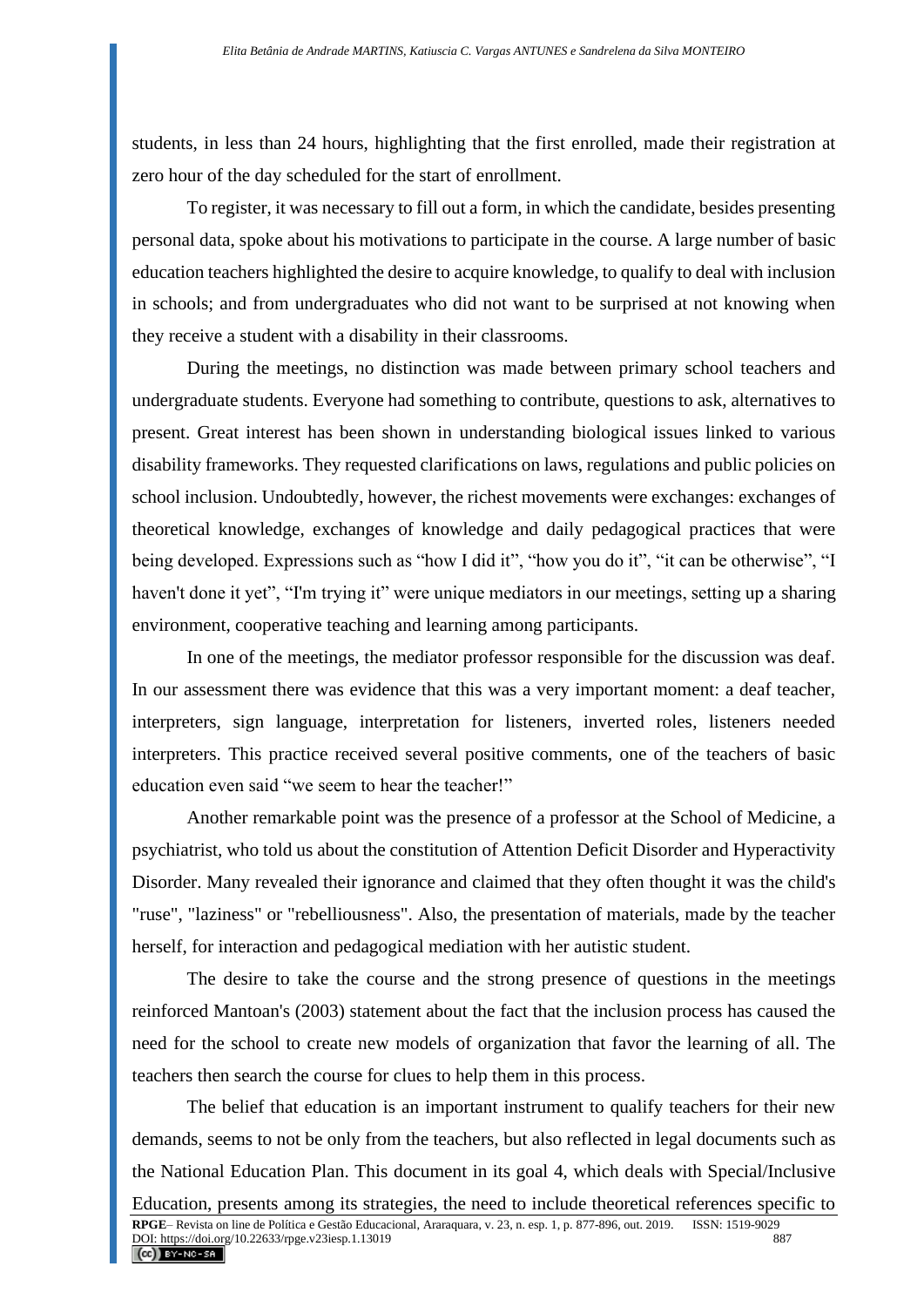the theme, in undergraduate courses, and in other teacher training courses, as well as in postgraduation courses (Goal 4.16).

It is important to resume what has already been said before, as Gatti (2008), teachers often seek in specialization courses to overcome shortcomings of a fragile initial training process. However, it is necessary to recognize that in addition to overcoming possible failures, moments of continuing education can constitute rich opportunities for exchange, which recognize the teacher as a producer of knowledge, from his teaching practice.

In the development of such moments of formation, the University plays a relevant role, since, as stated by UNESCO (1998),

> The recognition given by society to the intellectual authority of higher education institutions, according to the Declaration, is closely associated with their ability to express themselves on ethical, cultural and social issues completely independently and with full awareness of their responsibilities (UNESCO, 1998, n.p.).<sup>6</sup>

Among the University's responsibilities, we highlight two of those presented in the 21st Century World Declaration on Higher Education (1998):

> c) promote, generate and disseminate knowledge through research and, as part of its outreach to the community, provide relevant advice to assist societies in their cultural, social and economic development, promoting and developing scientific and technological research, as well as academic studies in the social and human sciences, and creative activity in the arts;

> f) Contribute to the development and improvement of education at all levels, in particular through the training of teaching staff (UNESCO, 1998, Art. 1, c and f, our highlights). $<sup>7</sup>$ </sup>

In the excerpts from the document, the extension as a form of interconnection between the University and the community, for the dissemination of knowledge, at the same time, highlights the commitment of this institution to the improvement of education, emphasizing the teacher education.

We believe that the extension courses organized by the Faculty of Education, through its Centers, are a way of fulfilling the University's commitments to improve education and the

<sup>6</sup> O reconhecimento dado pela sociedade à autoridade intelectual das instituições de educação superior, conforme a Declaração, está intimamente associado à sua capacidade de se expressar sobre os problemas éticos, culturais e sociais de forma completamente independente e com plena consciência das suas responsabilidades (UNESCO, 1998, n.p.)

<sup>7</sup> c) promover, gerar e difundir conhecimentos por meio da pesquisa e, como parte de **sua atividade de extensão** à comunidade, oferecer assessorias relevantes para ajudar as sociedades em seu desenvolvimento cultural, social e econômico, promovendo e desenvolvendo a pesquisa científica e tecnológica, assim como os estudos acadêmicos nas ciências sociais e humanas, e a atividade criativa nas artes;[...] f) contribuir para o desenvolvimento e melhoria da educação em todos os níveis, **em particular por meio da capacitação de pessoal docente.** (UNESCO, 1998, art.1º, alíneas c e f, grifos nossos)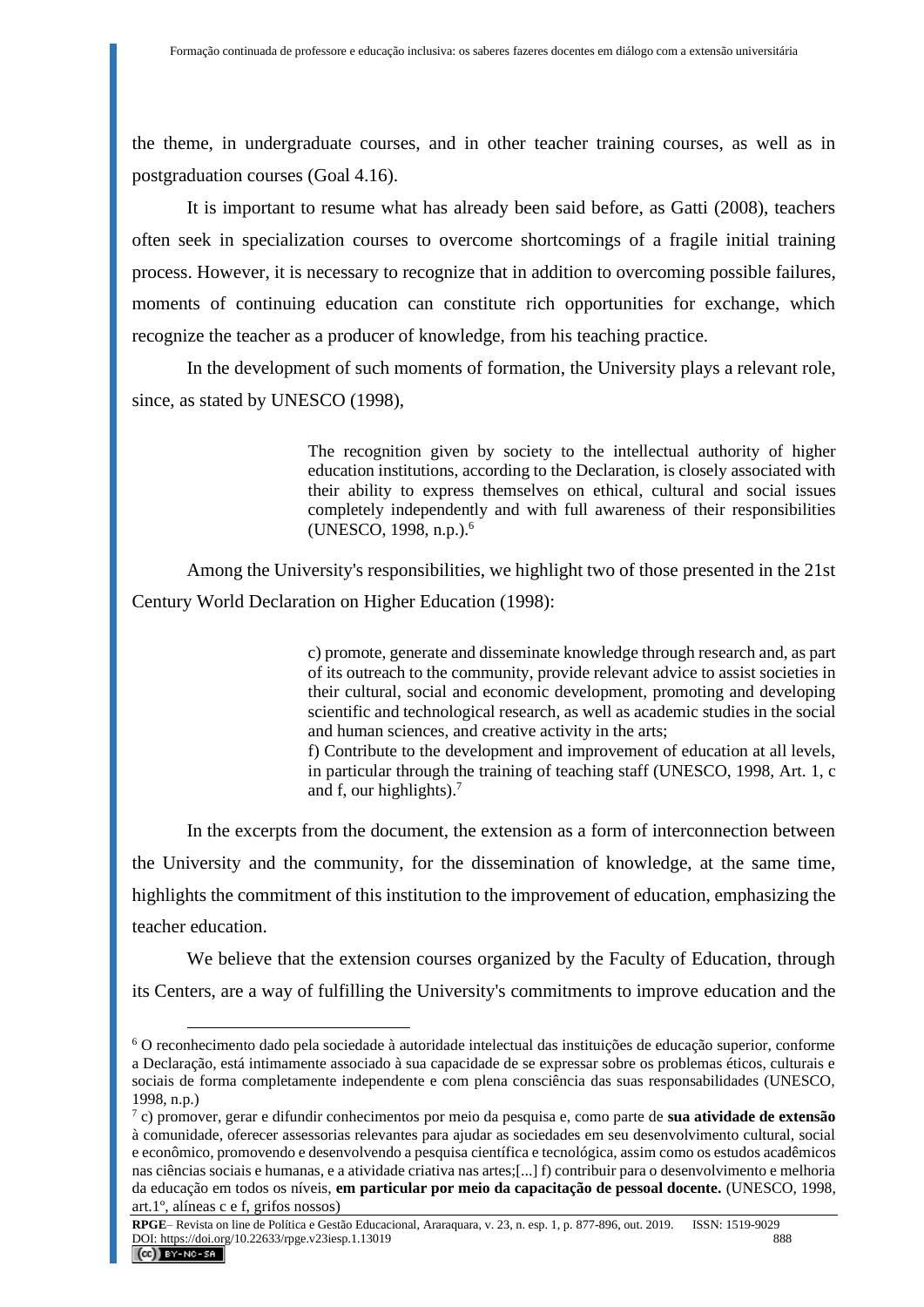dissemination of knowledge, from the moment it involves several basic education professionals to reflect on the implications of school inclusion.

However, considering Mantoan's (2003) warning that teachers do not learn in the "void", we opted for the conversation wheel, in order to develop a proposal that would allow teachers to present materials, experiences, talk about their students, their yearnings, their fears, their achievements, since many studies (FONTANA, 2003; BRITO, 2009; MARTINS, 2014) have indicated the need for teachers to have these moments of exchange. Arroyo (2004) highlights the time, as one of the current teaching claims, for conducting study and collective management; and participation in the extension proposal meant for many an important moment of study.

The evaluation of the extension course meetings was very positive and motivated the Faculty of Education to create a *Lato sensu* Specialization course, offered in partnership with the Open University of Brazil (UAB). Here, the demand has also far exceeded the number of vacancies offered. This course began its activities in December 2017, with a proposal for interdisciplinary education, seeking to create *timespaces* for interconnection between different disciplines, exchange of experiences and collective reflections, involving students, tutors, teachers. Exchanges during the extension courses, and now in the Specialization course, have led to the need to (re) think about teaching, (re) think about different forms of organization of the virtual learning space, aiming to guarantee the exchange between knowledge produced by teachers, tutors and students from their *know-how*.

### **Training for teachers or with teachers?**

The situation of initial teacher education courses, as pointed out by Gatti (2008) and resumed here, presents weaknesses, which resonate both in training and in professional practice. The question we ask ourselves in these final reflections is around the demand for the multiplicity of knowledge to be considered in teacher education, both initial and continuing. Although not the ideal situation, due to the often assumed compensatory nature, we believe that the continuing education courses, especially those that take the university extension modality, can be an important space for teacher education. This is because, as the experience described here, enables the meeting of researchers and teachers who are already working in the classroom, both basic education and higher education, with students who are still in the process of initial formation.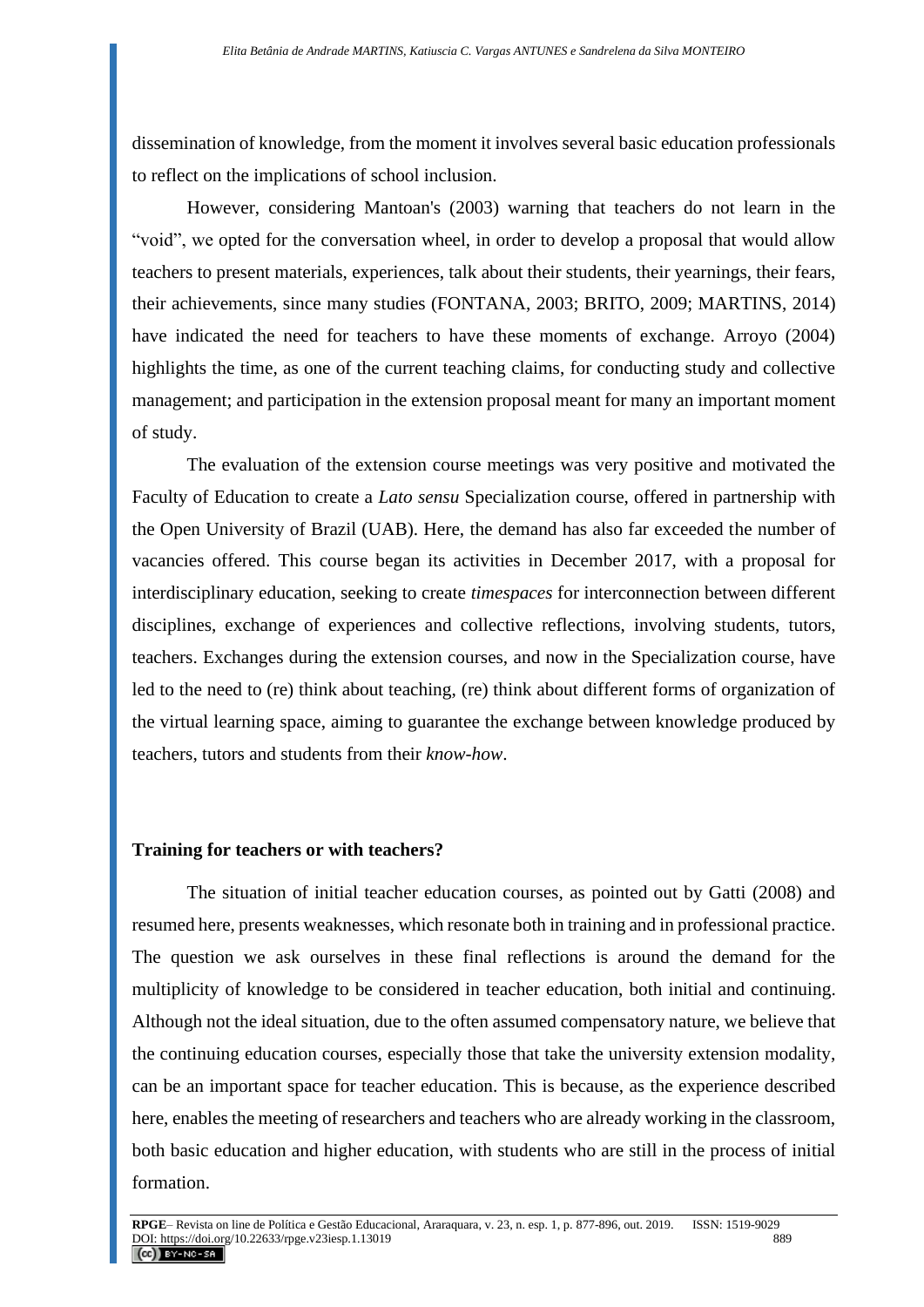It is a fact that there is a fragmentation in the organization of curriculum proposals, as well as in the organization of practices and thematic discussions. These fragmentations reverberate into weaknesses, which lead us to question: whether what is in focus is the human being and his processes of becoming human, or fragmented content that, under the enthusiasm of his advocates, needs to be taught?

And if we were able to think, operationalize and live a process of formation with teachers, in which the main theme was not a theme, for example special education, inclusive education, but the meeting of the human being learning and unfinished with the knowledge (theoretical and practical) necessary to its coming and going, constituting itself as an interactive subject with the world and in the world?

What if we were able to move from the pedestal of the arrogance of knowledge as a form of power and put ourselves, all of us, university teachers, elementary school teachers, education technicians, as walkers on the same path, to build a better world to live in?

Among the many learnings that university extension courses have provided us, perhaps this is one that most sensitizes our know-how: knowledge does not pre-exist when being a learner, but is built on the meeting between the need to know and do. This understanding, in a way, helps us understand the weaknesses of initial teacher education courses. At that time, this knowledge was not a necessity for future teachers or even significant. However, now, in everyday school practice, they feel the need and seek for it.

That institutions of initial formation are facing a great challenge, the formation of teachers for a truly inclusive education, is a fact. But it is a fact that, if we consider that continuing education is also a commitment of these institutions, the university extension space can and should be a great laboratory in which we learn to learn in cooperation, we learn to be in cooperation, we learn the cooperative education, building another way of being in the world and with the world.

#### **REFERENCES**

ALARCÃO, I. (Org). **Formação reflexiva de professores**. Coleção CIDINE. Portugal: ED. Porto, 1996.

ANTUNES, K. C. V.; GLAT, R. Formação de professores na perspectiva da educação inclusiva: os cursos de Pedagogia em foco. In. PLETSCH, Márcia Denise e DAMASCENO, Allan (Org). **Educação Especial e Inclusão Escolar: reflexões sobre o fazer pedagógico**. Rio de Janeiro: Editora UFRRJ, 2011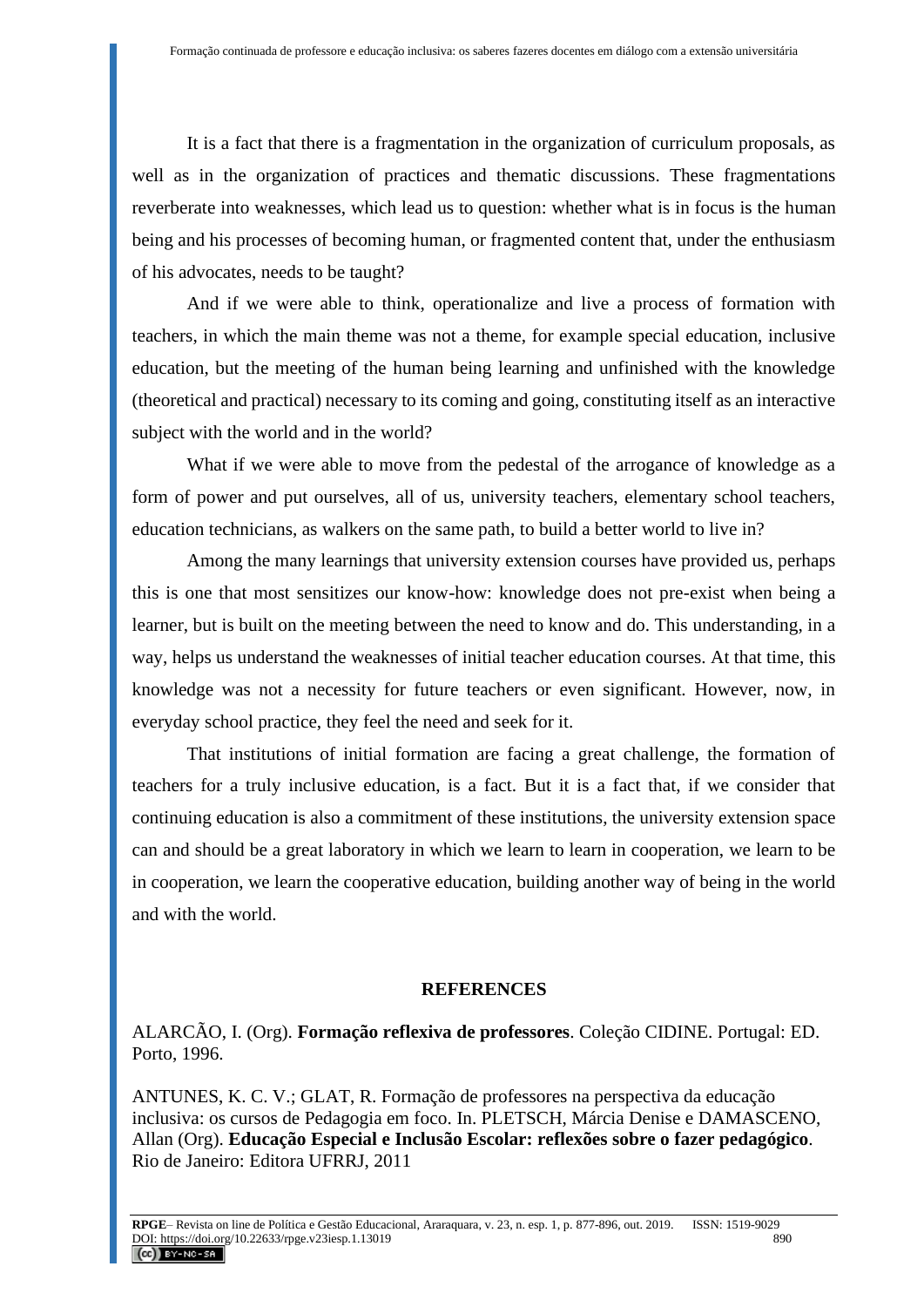ARROYO, M. G. **Imagens quebradas:** Trajetórias e tempos de alunos e mestres. Petrópolis, RJ: Vozes, 2004.

BERNHEIM, C. T.; CHAUÍ, M. de S. **Desafios da universidade na sociedade do conhecimento:** cinco anos depois da conferência mundial sobre educação superior Brasília: UNESCO, 2008. Disponível em:

http://unesdoc.unesco.org/images/0013/001344/134422por.pdf. Acesso em: 18 mar. 2018.

# BRASIL, **Constituição da República Federativa do Brasil.** Disponível em:

http://www2.camara.leg.br/legin/fed/consti/1988/constituicao-1988-5-outubro-1988-322142 publicacaooriginal-1-pl.html. Acesso em: 24 mar. 2018.

BRASIL, **Lei Federal nº 13.005/2014 aprova o Plano Nacional de Educação (2014-2024).** Disponível em: [http://www.observatoriodopne.org.br/uploads/reference/file/439/documento](http://www.observatoriodopne.org.br/uploads/reference/file/439/documento-referencia.pdf)[referencia.pdf.](http://www.observatoriodopne.org.br/uploads/reference/file/439/documento-referencia.pdf) Acesso em: 24 mar. 2018.

BRASIL, **Lei Federal nº 9.394/1996 aprova Lei de Diretrizes e Bases da Educação**  Nacional. Disponível em: http://www.planalto.gov.br/ccivil 03/leis/l9394.htm. Acesso em: 23 mar. 2018.

BRASIL, CNE/CP. **Resolução nº 2 de 1º de julho de 2015**. Disponível em: [http://portal.mec.gov.br/index.php?option=com\\_docman&view=download&alias=70431-res](http://portal.mec.gov.br/index.php?option=com_docman&view=download&alias=70431-res-cne-cp-002-03072015-pdf&category_slug=agosto-2017-pdf&Itemid=30192)[cne-cp-002-03072015-pdf&category\\_slug=agosto-2017-pdf&Itemid=30192.](http://portal.mec.gov.br/index.php?option=com_docman&view=download&alias=70431-res-cne-cp-002-03072015-pdf&category_slug=agosto-2017-pdf&Itemid=30192) Acesso em: 23 mar. 2018.

BRITO, V. L. F. A. de. Identidade docente: um processo de avanços e recuos. In: BRITO, V. L. F. A.. (Org.) Professores: identidade, profissionalização e formação. Belo Horizonte, MG: Editora Argvmentvm, 2009, p. 79-100.

BUENO. J. G. S. Crianças com necessidades educativas especiais, política educacional e formação de professores: generalistas ou especialistas? **Revista Brasileira de Educação Especial.** Piracicaba, SP: Unimep, v. 3, n. 5, p. 7-25, 1999.

BUENO. J. G. S. **A inclusão de alunos diferentes nas classes comuns do ensino regular. Temas sobre desenvolvimento.** São Paulo, v. 9, n. 54, p. 21-27, 2001.

CORBELLINI, S. **A Cooperação Intelectual entre os discentes na Educação Online:** um método em ação. 03/03/2015 220 f. Tese (Doutorado em Educação). Universidade Federal do Rio Grande do Sul, Porto Alegre. 2015.

CAPELLINI, V. L. M. F. **Avaliação das possibilidades de ensino colaborativo no processo de inclusão escolar do aluno com deficiência mental.** 2004. Tese (Doutorado em Educação Especial) Universidade Federal de São Carlos. 2004. Disponível em: http://www.bdtd.ufscar.br/tde\_arquivos/9/TDE-2005-04-08T05:35:31Z-584/Publico/TeseVLMFC.pdf.

CAPELLINI, V. L. M. F.; MENDES, E. G. O ensino colaborativo Favorecendo o desenvolvimento profissional para a inclusão escolar. **Educere et educare - Revista de Educação.** UNIOESTE/Campus Cascavel. v. 2, n. 4, jul/dez, 2007, p. 113-128.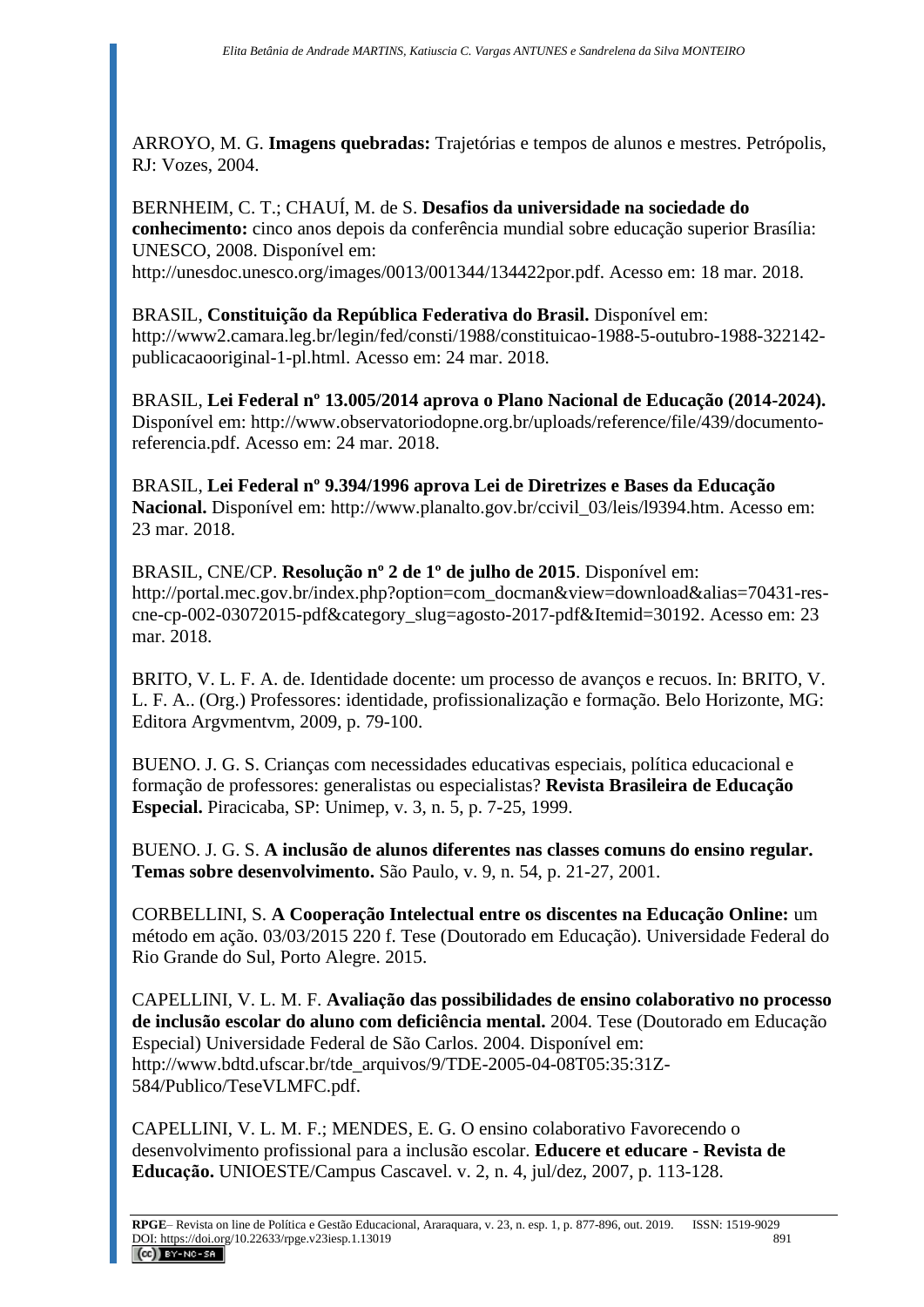DENARI, F. Um (novo) olhar sobre a formação do professor de educação especial: da segregação à inclusão. In: RODRIGUES, D. (Org) **Inclusão e educação: doze olhares sobre a educação inclusiva**. São Paulo: Summus, 2006.

FIGUEIRÊDO, A. A. F.; QUEIROZ, T. N. **A utilização de rodas de conversa como metodologia que possibilita o diálogo.** In: Seminário Internacional Fazendo Gênero 10 (Anais Eletrônicos), Florianópolis, 2012. Disponível em:

[http://www.fg2013.wwc2017.eventos.dype.com.br/resources/anais/20/1373241127\\_ARQUIV](http://www.fg2013.wwc2017.eventos.dype.com.br/resources/anais/20/1373241127_ARQUIVO_AUTILIZACAODERODASDECONVERSACOMOMETODOLOGIAQUEPOSSIBILITAODIALOGO.pdf) [O\\_AUTILIZACAODERODASDECONVERSACOMOMETODOLOGIAQUEPOSSIBILIT](http://www.fg2013.wwc2017.eventos.dype.com.br/resources/anais/20/1373241127_ARQUIVO_AUTILIZACAODERODASDECONVERSACOMOMETODOLOGIAQUEPOSSIBILITAODIALOGO.pdf) [AODIALOGO.pdf.](http://www.fg2013.wwc2017.eventos.dype.com.br/resources/anais/20/1373241127_ARQUIVO_AUTILIZACAODERODASDECONVERSACOMOMETODOLOGIAQUEPOSSIBILITAODIALOGO.pdf) Acesso em: 21 mar. 2018.

FONTANA, R. A. C. **Como nos tornamos professoras?** 2. ed. Belo Horizonte: Autêntica, 2003.

FREIRE, P. **Pedagogia da autonomia:** saberes necessários à prática educativa. 13. ed. Rio de Janeiro: Paz e Terra, 1996.

FREITAS, H. C. L. de. Formação de professores no Brasil: 10 anos de embate entre projetos de formação. In: **Educação e Sociedade**. Campinas, v. 23, n. 80, p. 136-167, set., 2002. Disponível em: [http://www.scielo.br/pdf/es/v23n80/12928.pdf.](http://www.scielo.br/pdf/es/v23n80/12928.pdf) Acesso em: 18 mar. 2018.

GARCIA, M. M. A.; ANADON, S. B. Reforma educacional, intensificação e autointensificação do trabalho docente. **Educ. Soc.**, Campinas, v. 30, n. 106, p. 63-85, jan./abr. 2009. Disponível em: [http://www.cedes.unicamp.br.](http://www.cedes.unicamp.br/)

GARCIA, R. M. C. **Política Nacional de Educação Especial nos anos 2000:** a formação de professores e a hegemonia do modelo especializado. V Seminário Nacional de Pesquisa em Educação Especial: formação de professores em foco. São Paulo: 26 a 28 de agosto de 2009. Realização: UFES, UFRGS, UFScar, 2009.

GATTI, B. A. A análise das políticas públicas para a formação continuada no Brasil, na última década. In: **Revista Brasileira de Educação**, v. 13, n. 37, jan./abr. 2008. Disponível em: [http://www.scielo.br/pdf/rbedu/v13n37/06.pdf.](http://www.scielo.br/pdf/rbedu/v13n37/06.pdf) Acesso em: 18 mar. 2018.

GATTI, B. A. **Formação de professores para o ensino fundamental:** estudo de currículos das licenciaturas em Pedagogia, Língua Portuguesa, Matemática e Ciências Biológicas. Bernadete A. Gatti; Marina Muniz R. Nunes (Orgs). São Paulo: FCC/DPE, 2009.

GLAT, R.; PLETSCH, M. D. O papel da universidade no contexto da política e educação Inclusiva: reflexões sobre a formação de recursos humanos e produção de conhecimento. **Revista Educação Especial**, v. 2, p. 345-356, 2010.

MANTOAN, M. T. E. **Inclusão escolar:** o que é? por quê? como fazer? São Paulo: Moderna, 2003. (Coleção cotidiano escolar)

MARTINS, E. B. de A. **Abelhas ou arquitetos? A compreensão de professores sobre autonomia docente e as implicações sobre seu processo de formação e trabalho.** Juiz de Fora: UFJF, Tese de Doutorado em Educação, 2014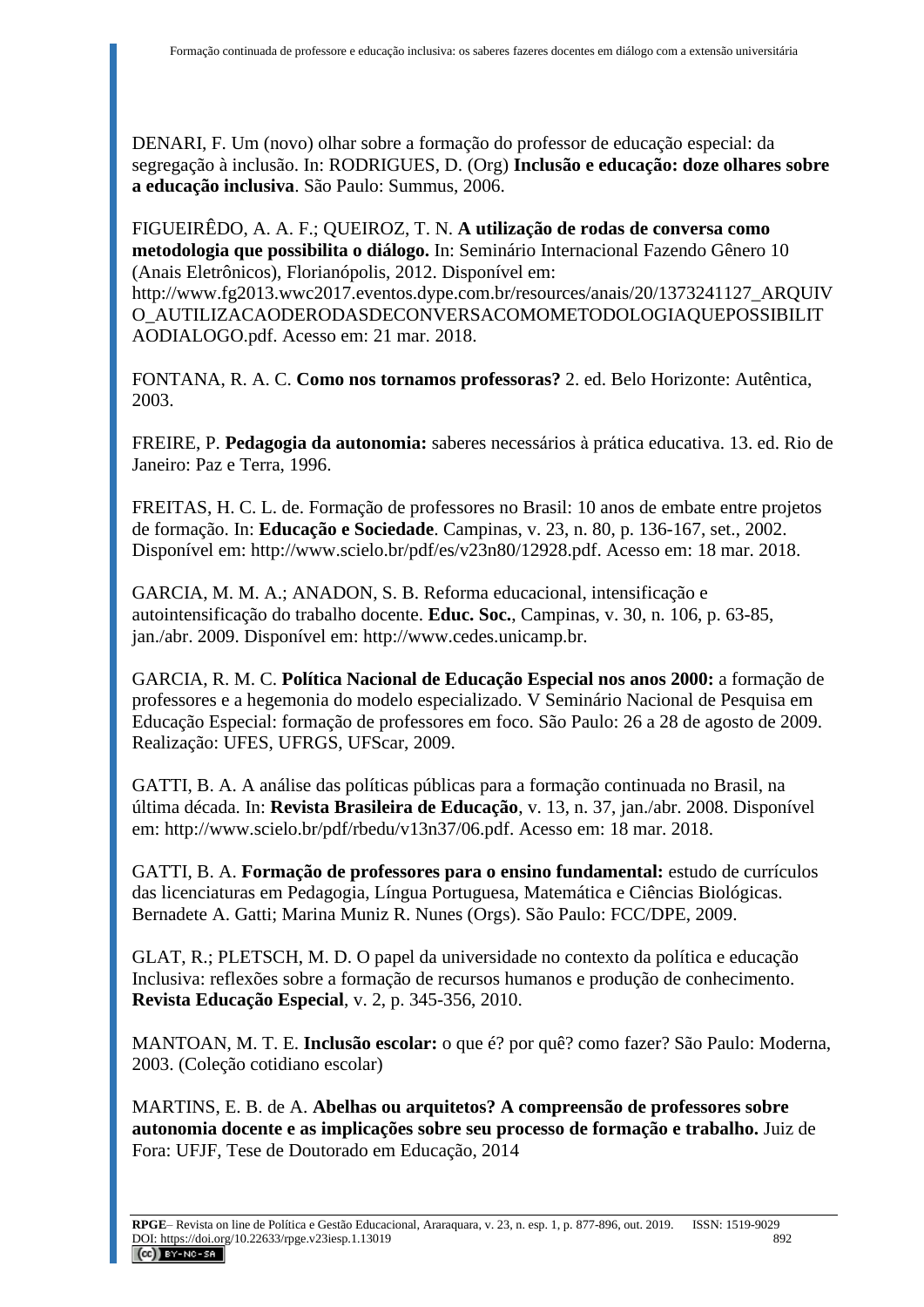MELO, M. C. H. de; CRUZ, G. de C. Roda de conversa: uma proposta metodológica para a construção de um espaço de diálogo no Ensino Médio. In: Imagens da Educação, v. 4, n. 2, p. 31-39, 2014. Disponível em:

[http://periodicos.uem.br/ojs/index.php/ImagensEduc/article/view/22222.](http://periodicos.uem.br/ojs/index.php/ImagensEduc/article/view/22222) Acesso em: 21 mar. 2018.

MELO, R. H. V. de, *et al*. Roda de conversa: uma articulação solidária entre Ensino, Serviço e Comunidade. In: **Revista Brasileira de Educação Médica**. v. 40, n. 2. p. 301 – 309. 2016. Disponível em: [http://www.scielo.br/scielo.php?pid=S0100-](http://www.scielo.br/scielo.php?pid=S0100-55022016000200301&script=sci_abstract&tlng=pt) [55022016000200301&script=sci\\_abstract&tlng=pt.](http://www.scielo.br/scielo.php?pid=S0100-55022016000200301&script=sci_abstract&tlng=pt) Acesso em: 21 mar. 2018.

MENDES, E. G. **A formação do professor e a Política Nacional de Educação Especial.** V Seminário Nacional de Pesquisa em Educação Especial: formação de professores em foco. São Paulo: 26 a 28 de agosto de 2009. Realização: UFES, UFRGS, UFScar, 2009.

MICHELS, M. H. **A formação de professores de Educação Especial na UFSC (1998- 2001):** ambiguidades estruturais e a reiteração do modelo médico-psicológico. Tese (Doutorado em Educação) PUC, São Paulo. 169 p. 2004.

NÓVOA, A. **Os professores e sua formação**. Lisboa: Dom Quixote, 1991.

NÓVOA, A. **Notas sobre formação (contínua) de professores**. [S.l: s.ed.], 1992. (Mimeografado).

NÓVOA, A. Os professores na virada do milênio: do excesso dos discursos à pobreza das práticas. **Revista Educação e Pesquisa**, São Paulo, v. 25, n. 1, p. 11-20, 1999.

NÓVOA, A. **Os professores e as histórias da sua vida**. In: NÓVOA, A. (Org.). Vidas de professores. 2. ed. Porto: Porto, 2000. p.11-30.

NÓVOA, A. **O Regresso dos professores**. In: Profissional de Professores para a Qualidade e para a Equidade da Aprendizagem ao longo da Vida. Lisboa: Ministério da Educação (Direcção-Geral dos Recursos Humanos da Educação) – Comissão Europeia (Direcção-Geral de Educação e Cultura), 2007. p. 21-28.

PIAGET, J. **A tomada de consciência**. São Paulo: Melhoramentos/EDUSP, 1974.

SANTOS, S. R. M. dos. Formação continuada: decisão institucional ou espaço de construção de autonomia. **RevistaTeias**, Rio de Janeiro, ano 5, n. 9-10, jan./dez. 2004, p. 1-12.

SCHERER, S. **Comunicação e aprendizagem em fóruns virtuais:** possibilidade para a educação matemática. 2006. Disponível em: [http://29reuniao.anped.org.br/trabalhos/trabalho/GT19-2217--Int.pdf.](http://29reuniao.anped.org.br/trabalhos/trabalho/GT19-2217--Int.pdf) Acesso em: 16 mar. 2018.

TARDIF, M.; LESSARD, C. **O trabalho docente hoje:** elementos para um quadro de análise. In: TARDIF, M.; LESSARD, C. O trabalho docente: elementos para uma teoria da docência como profissão de interações humanas. 3. ed. Petrópolis: Vozes, 2007 a, p. 15-54.